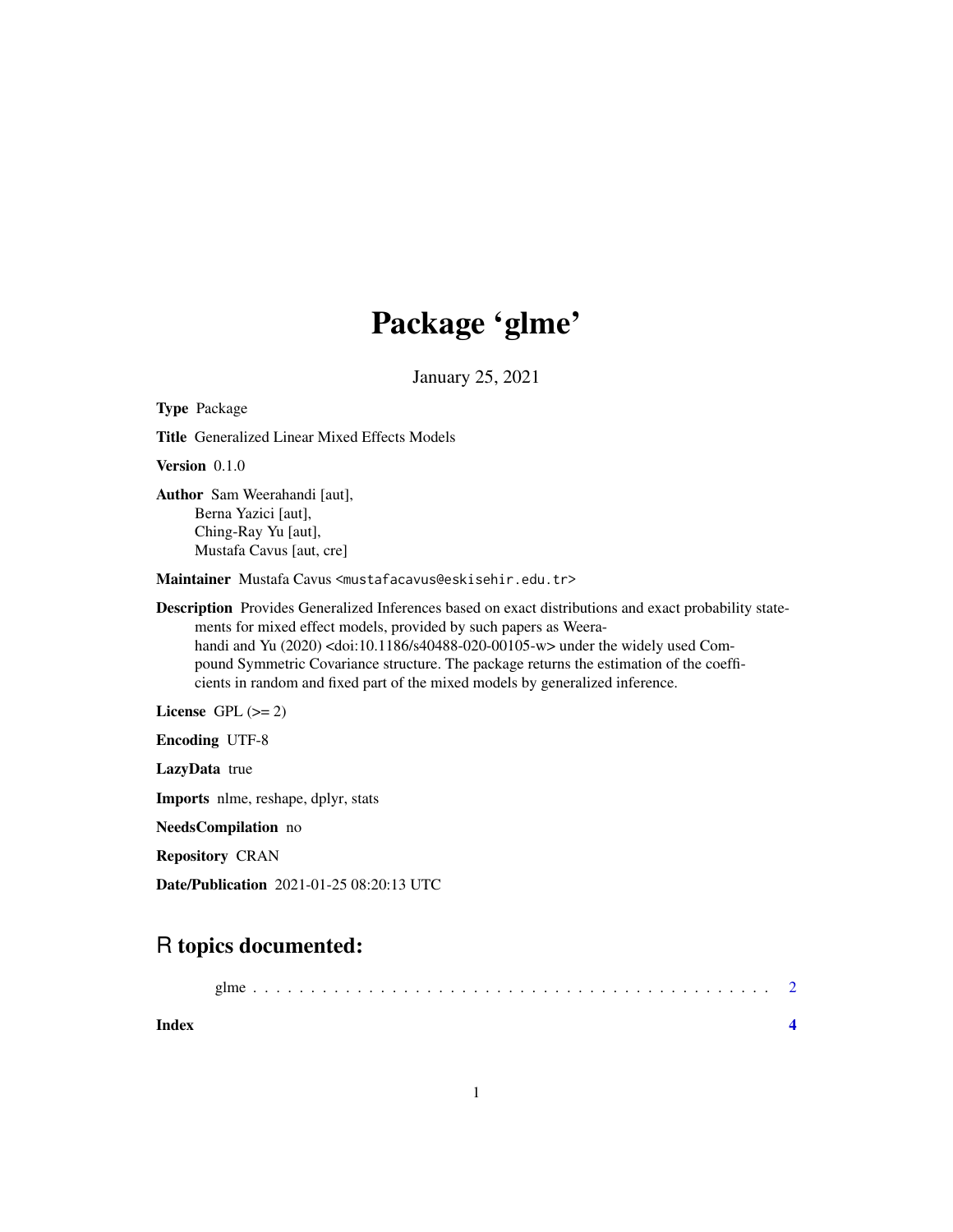#### Description

This function fits a linear mixed effect model with generalized inference.

#### Usage

glme(fixed, data, random, correlation, weights, subset, method, na.action, control, contrasts, keep.data)

#### Arguments

| fixed       | a linear model formula, with the response on the left of a operator and an ex-<br>pression involving parameters and covariates on the right.                                                                                                                                                                                                                                                                                                                                                |
|-------------|---------------------------------------------------------------------------------------------------------------------------------------------------------------------------------------------------------------------------------------------------------------------------------------------------------------------------------------------------------------------------------------------------------------------------------------------------------------------------------------------|
| data        | an optional data frame containing the variables named in model, fixed, random,<br>correlation, weights, subset, and naPattern. By default the variables are taken<br>from the environment from which glme is called.                                                                                                                                                                                                                                                                        |
| random      | a two-sided linear formula of the form $f1++f n \sim x1++x m$ , or a list of two-<br>sided formulas of the form $f1 \sim x1 +  + xm$ , with possibly different models for<br>different parameters. The $f_1, \ldots, f_n$ are the names of parameters included on<br>the right hand side of model and the x1++xm expressions define linear models<br>for these parameters. On the right hand side of the formula(s) indicates a single<br>fixed effects for the corresponding parameter(s). |
| correlation | an optional corStruct object describing the within-group correlation structure                                                                                                                                                                                                                                                                                                                                                                                                              |
| weights     | an optional varFunc object or one-sided formula describing the within-group<br>heteroscedasticity structure.                                                                                                                                                                                                                                                                                                                                                                                |
| subset      | an optional expression indicating the subset of the rows of data that should be<br>used in the fit. This can be a logical vector, or a numeric vector indicating which<br>observation numbers are to be included, or a character vector of the row names<br>to be included. All observations are included by default.                                                                                                                                                                       |
| method      | a character string. If "GM" the model is fit by generalized inference. If "REML"<br>the model is fit by maximizing the restricted log-likelihood. If "ML" the log-<br>likelihood is maximized. Defaults to "GM".                                                                                                                                                                                                                                                                            |
| na.action   | a function that indicates what should happen when the data contain NAs.                                                                                                                                                                                                                                                                                                                                                                                                                     |
| control     | a list of control values for the estimation algorithm to replace the default values<br>returned.                                                                                                                                                                                                                                                                                                                                                                                            |
| contrasts   | an optional list. See the contrasts arg of model matrix default.                                                                                                                                                                                                                                                                                                                                                                                                                            |
| keep.data   | logical: should the data argument (if supplied and a data frame) be saved as<br>part of the model object.                                                                                                                                                                                                                                                                                                                                                                                   |

<span id="page-1-0"></span>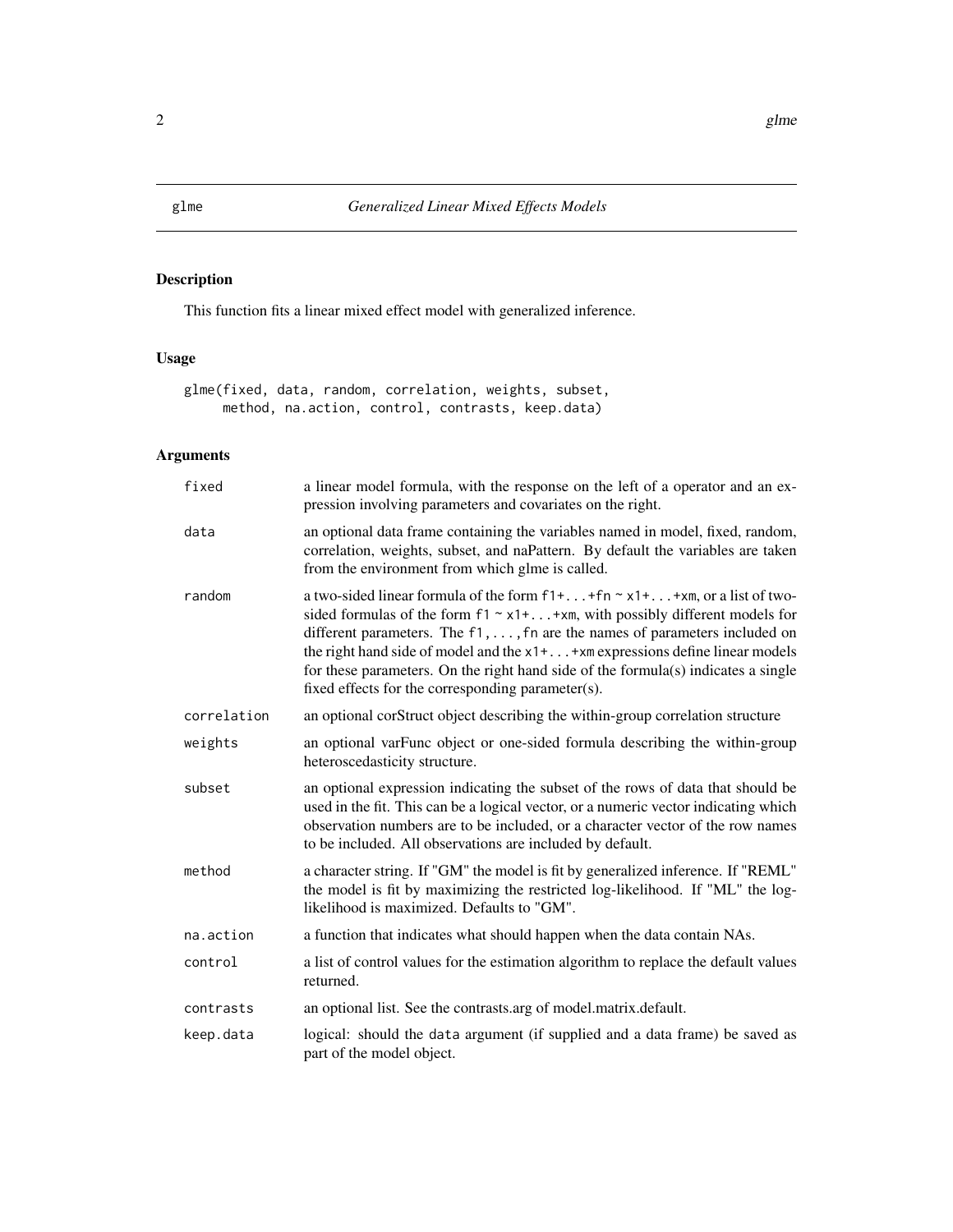glme  $\sim$  3

#### Value

| fixed        | returns the coefficient estimations and model summary of the fixed part.                |
|--------------|-----------------------------------------------------------------------------------------|
| sd           | returns the standard deviation of random effects.                                       |
| coefficients | returns the coefficient estimations of the fixed and random part of the mixed<br>model. |

#### Author(s)

Sam Weerahandi, Berna Yazici, Ching-Ray Yu, Mustafa Cavus

#### References

Yu, C.R., Kelly H.Z., Carlsson, M.O., and Weerahandi, S. (2015) Generalized Estimation of the BLUP in Mixed-Effects Models: A Comparison with ML and REML, Communications in Statistics - Simulation and Computation, 44:3, 694-704, https://doi.org/10.1080/03610918.2013.790445

Weerahandi, S. and Yu, CR. (2020) Exact distributions of statistics for making inferences on mixed models under the default covariance structure. Journal of Statistical Distributions and Applications, 7:4, https://doi.org/10.1186/s40488-020-00105-w

Gamage, J., Mathew, T., and Weerahandi, S. (2013) Generalized prediction intervals for BLUPs in mixed models, Journal of Multivariate Analysis, 120, 226 - 233, https://doi.org/10.1016/j.jmva.2013.05.011.

#### Examples

```
library(nlme)
library(glme)
glme(distance \sim age + Sex, data = Orthodont, random = \sim age|Subject, method = "GM")
```